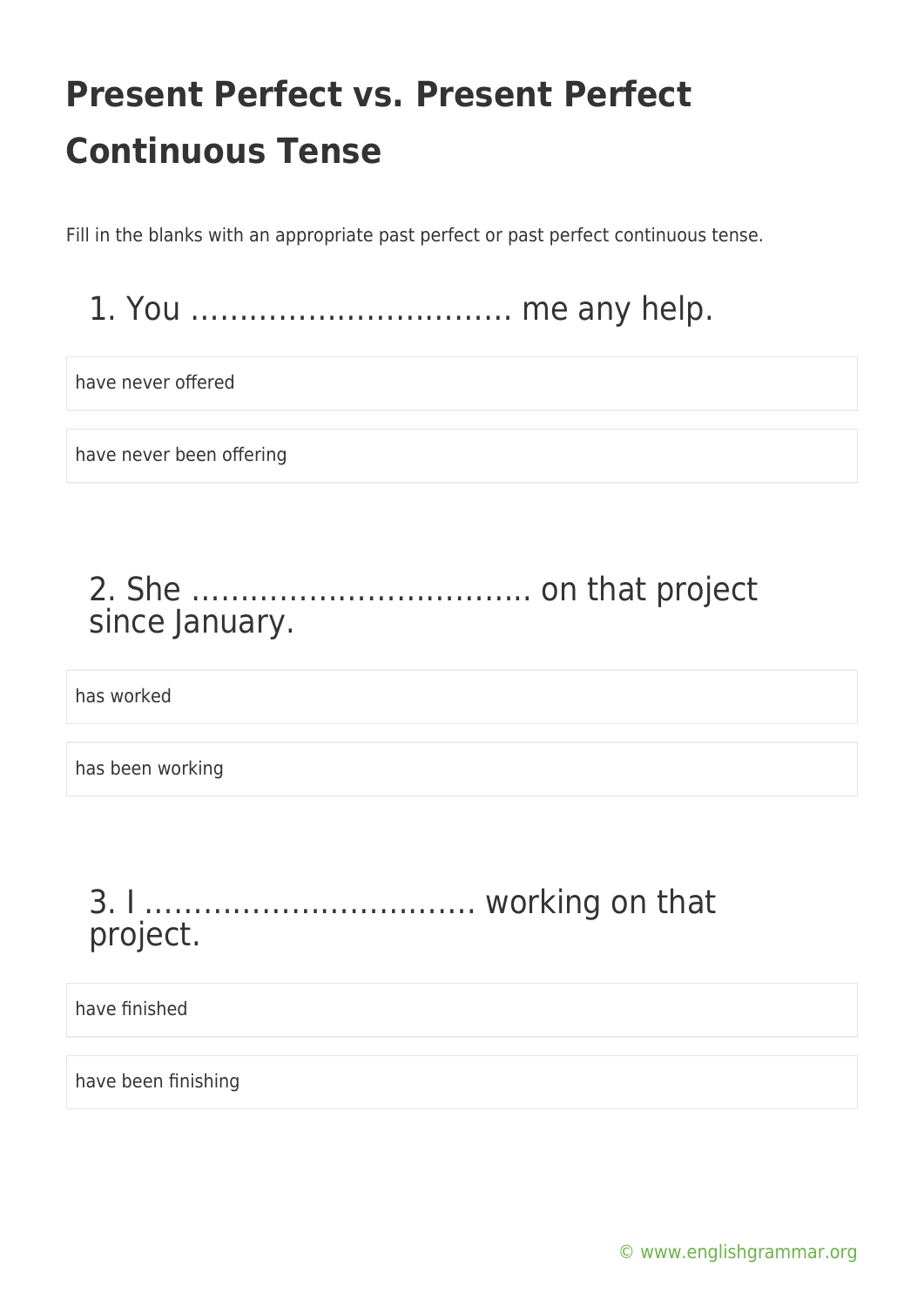4. She …………………………. six medals.

has won

has been winning

5. You look red. Yes, I ……………………………

have been running

have run

6. I …………………………. six letters since morning.

have written

have been writing

7. The cat ………………………….. the milk.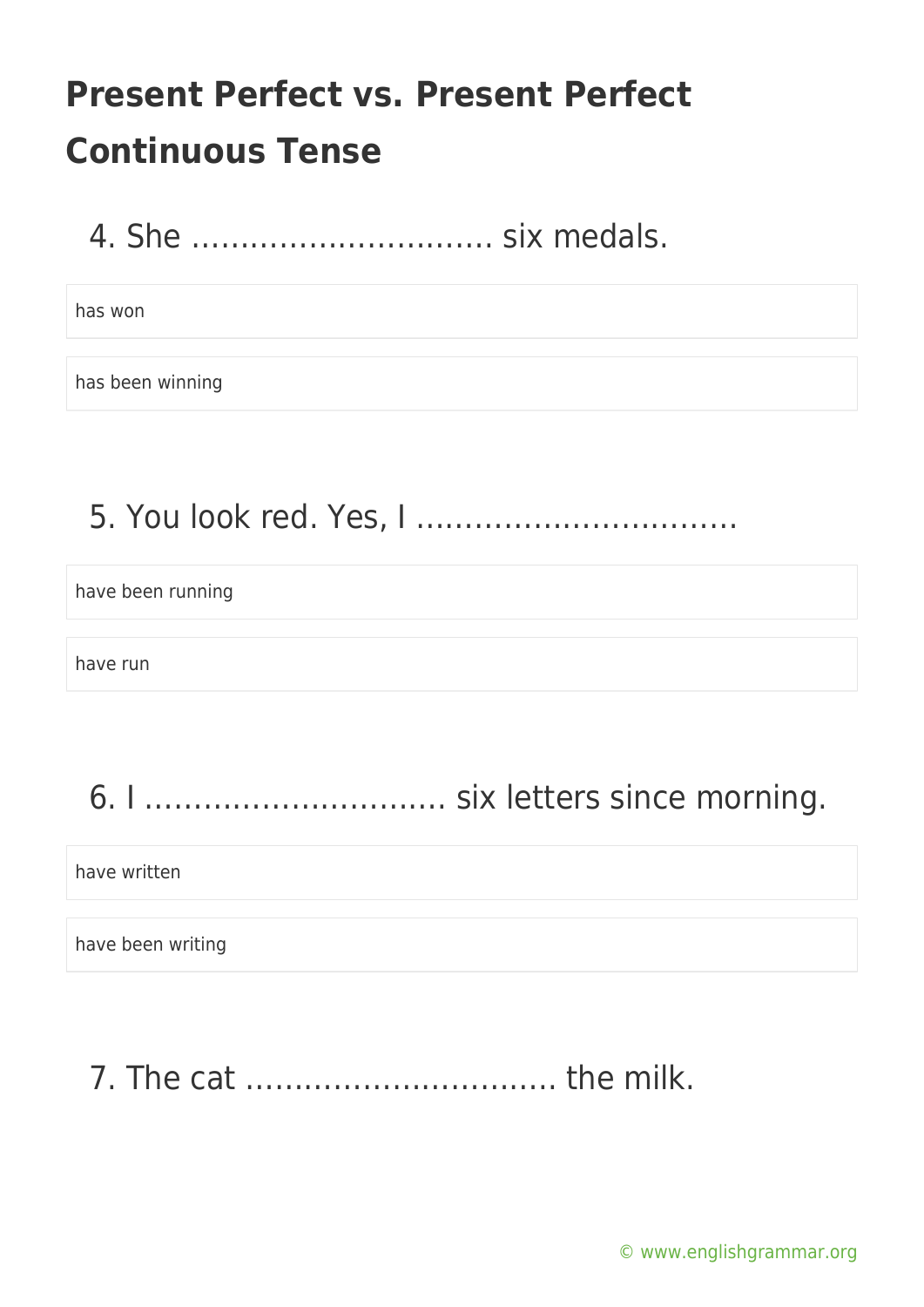has drunk

has been drinking

### 8. It …………………………… for hours.

has rained

has been raining

Either could be used here

## 9. The police …………………………… the culprits.

have arrested

have been arresting

#### 10. She …………………………………… to hear from her mother.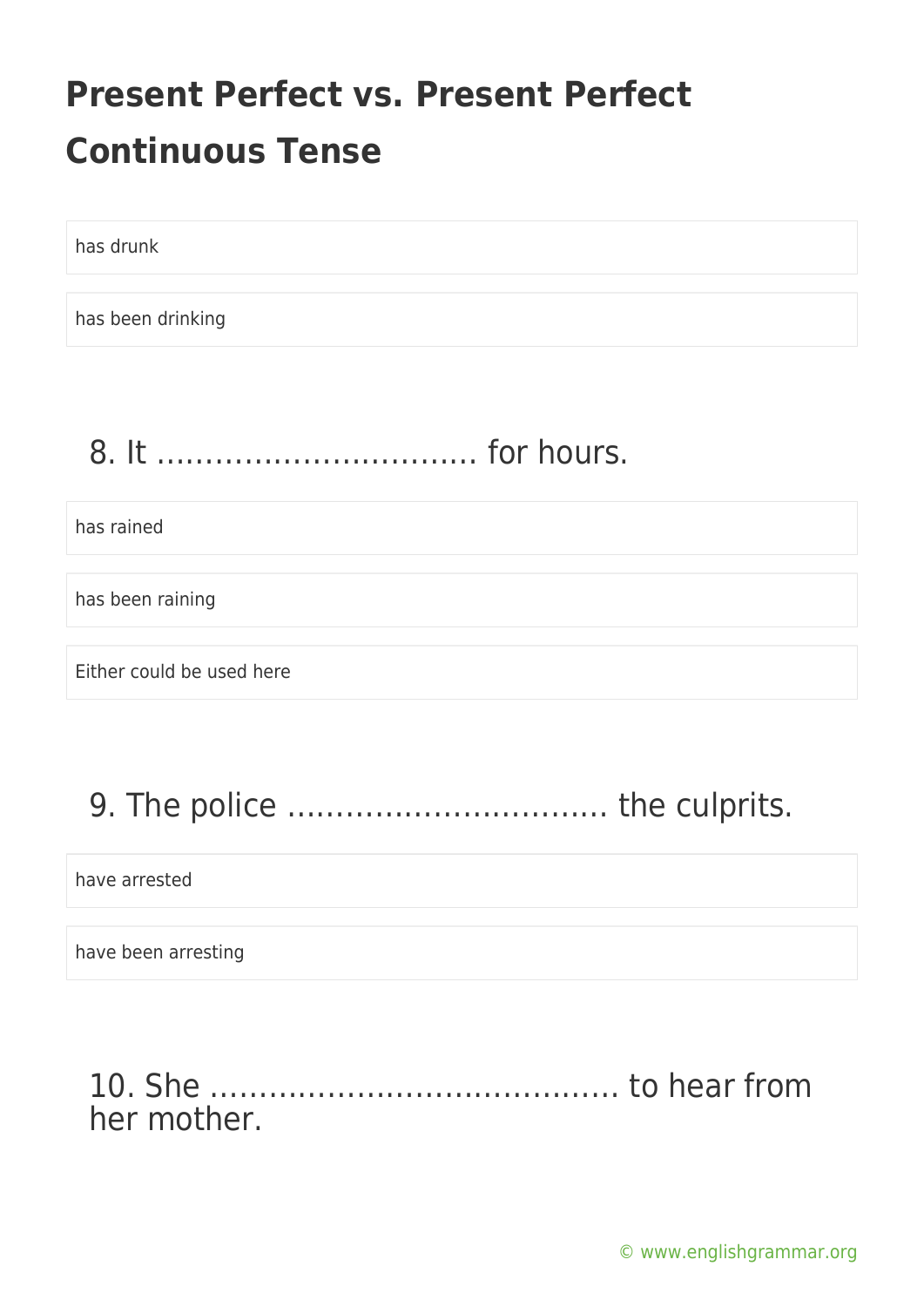has anxiously waited

has been anxiously waiting

### 11. I …………………………….. Australia a couple of times.

#### have visited

have been visiting

## 12. The baby ……………………………. enough.

has slept

has been sleeping

#### Answers

You have never offered me any help. She has been working on that project since January.